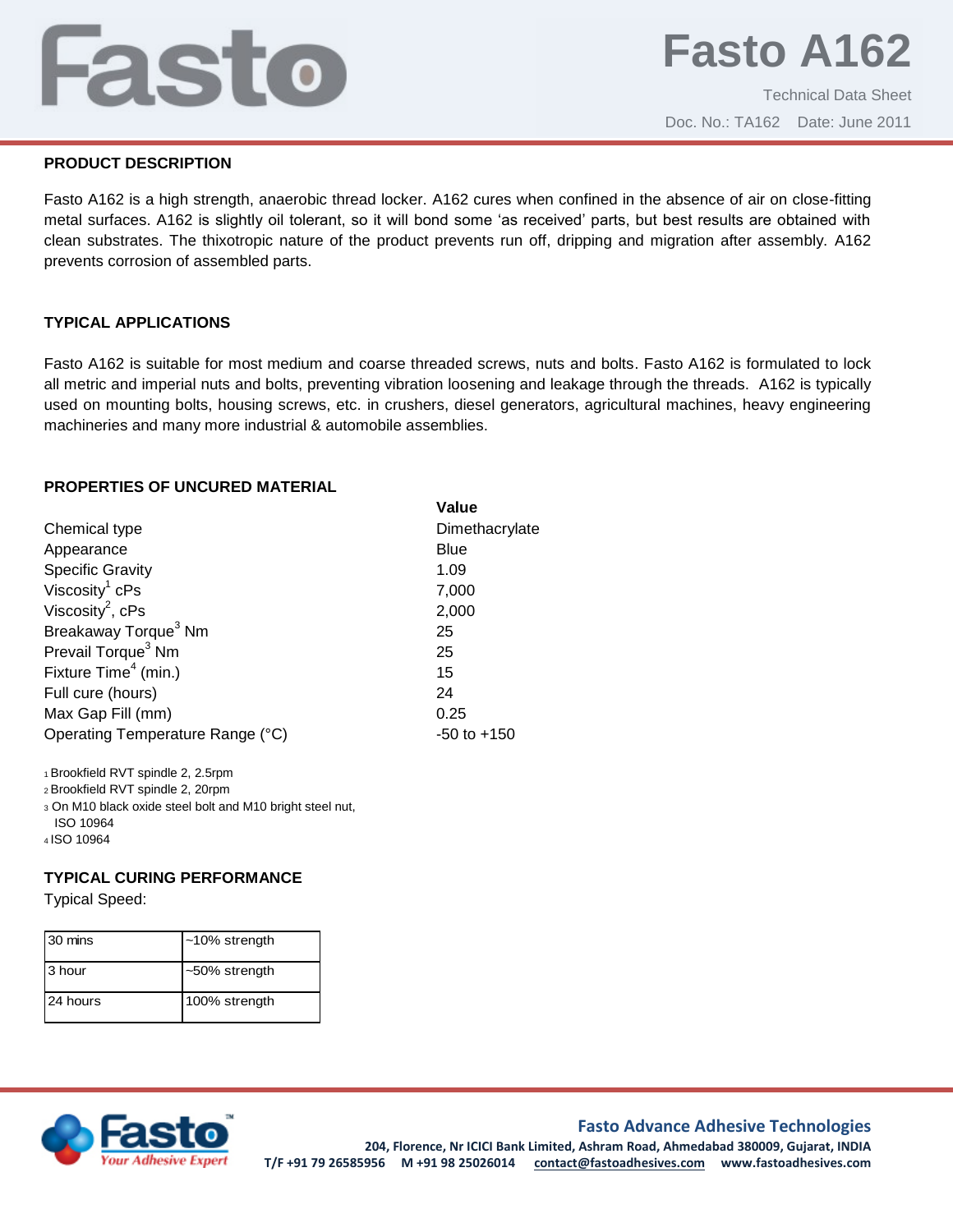## Fasto

Technical Data Sheet Doc. No.: TA162 Date: June 2011

#### **Cure speed vs. Temperature**

All figure relating to cure speed are tested at 21°C. Lower temperatures will result in slower cure. Heating the assembled part accelerates the curing process.

Activator Fasto AP49 should be used when the temperature is less than 5°C.

### **Cure speed vs. bond gap**

The size of the bond gap greatly affects the speed of cure of anaerobic adhesives. Bond gap varies with thread type and size of the fastener. The larger the gap between surfaces, the slower the cure speed. Maximum recommended gap for Fasto A162 is 0.25mm.

#### **Cure speed vs. Substrate**

Cure speed and strength vary according to the substrates. When used on mild steel and brass components Fasto A162 will reach full strength more rapidly than on more inert materials such as stainless steel and zinc dichromate. Anaerobic Adhesives only cure in the absence of air with metal part activation.

#### **Cure speed vs. Activator**

Where speed is too slow or the bond gap is very large, Fasto AP49 Activator may be used to accelerate cure speed. The use of an accelerator may reduce bond strength up to 30%. Fasto recommends testing on the parts of measure the effect.

## **TYPICAL ENVIRONMENTAL RESISTANCE**

#### **Hot strength**

Fasto A162 is suitable for use at temperatures up to 150°C. At 130°C the bond strength will be ~40% of the strength of at 21°C.

## **Heat ageing**

Fasto A162 retains over 75% full strength when heated to 100°C for 90 days then cooled and tested at 21°C.

## **Chemical / Solvent Resistance**

Fasto A162 exhibit excellent chemical resistance to most oils and solvents including motor oil, leaded petrol, brake fluid, acetone, ethanol, propanol and water. Anaerobic adhesives and sealants are not recommended for use in pure oxygen and chlorine lines.



**Fasto Advance Adhesive Technologies 204, Florence, Nr ICICI Bank Limited, Ashram Road, Ahmedabad 380009, Gujarat, INDIA T/F +91 79 26585956 M +91 98 25026014 contact@fastoadhesives.com www.fastoadhesives.com**